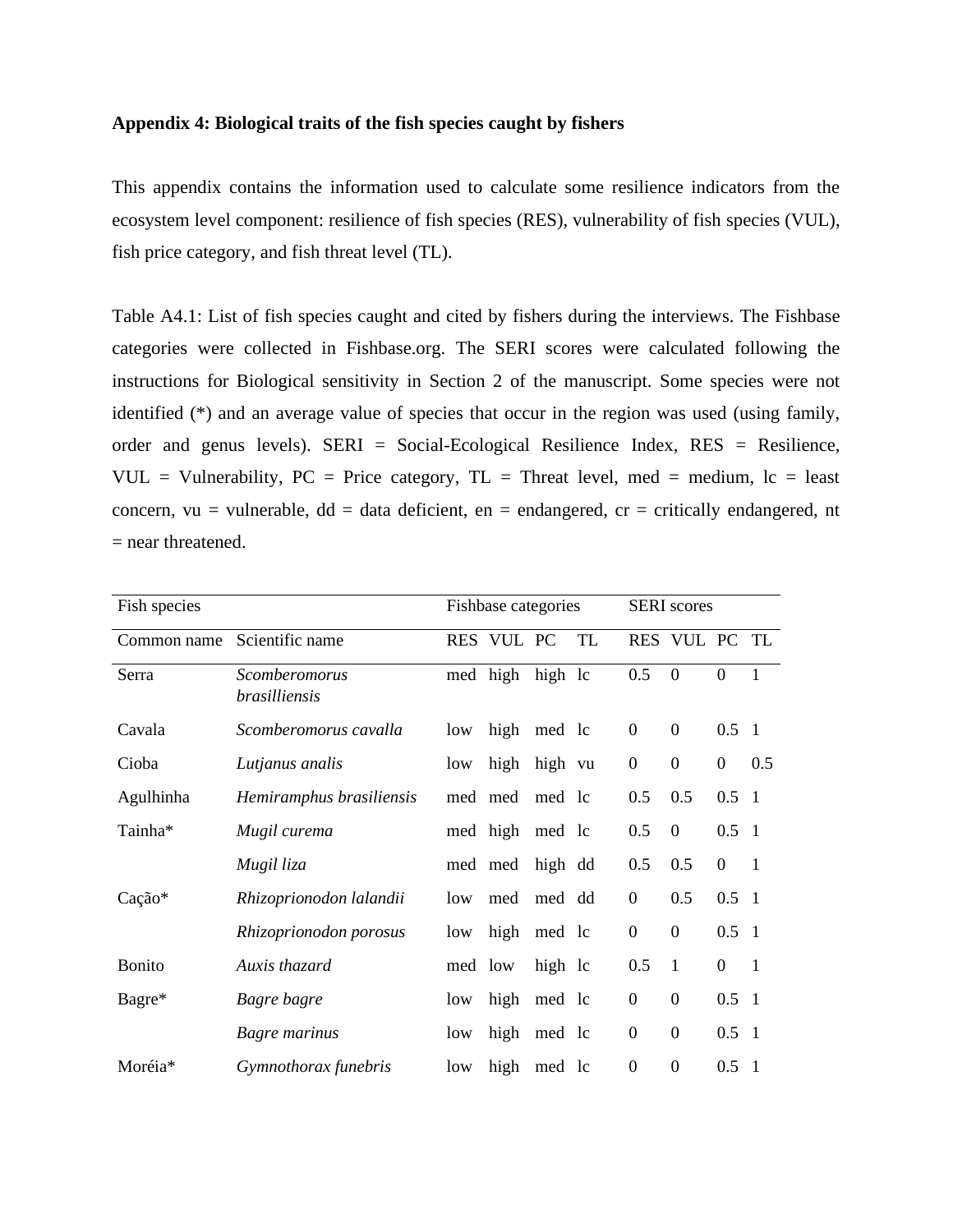|              | Channomuraena vittata     | low      | high             | med lc  |    | $\overline{0}$   | $\boldsymbol{0}$ | $0.5 \quad 1$    |                  |
|--------------|---------------------------|----------|------------------|---------|----|------------------|------------------|------------------|------------------|
|              | Gymnothorax moringa       | low      | high             | med lc  |    | $\boldsymbol{0}$ | $\mathbf{0}$     | 0.5              | $\overline{1}$   |
|              | Gymnothorax vicinus       | low      | high             | med lc  |    | $\boldsymbol{0}$ | $\mathbf{0}$     | $0.5 \quad 1$    |                  |
| Sardinha     | Opisthonema oglinum       | med low  |                  | low lc  |    | 0.5              | $\mathbf{1}$     | $\mathbf{1}$     | $\mathbf{1}$     |
| Guarajuba    | Carangoides bartholomaei  |          | high high        | med     | en | 1                | $\mathbf{0}$     | $0.5 \quad 0$    |                  |
| Raia*        | Dasyatis guttata          | low      | high             | low     | dd | $\boldsymbol{0}$ | $\boldsymbol{0}$ | $\mathbf{1}$     | $\mathbf{1}$     |
|              | Gymnura micrura           | low      | high             | med     | dd | $\boldsymbol{0}$ | $\mathbf{0}$     | 0.5              | $\overline{1}$   |
|              | Dasyatis americana        | low      | high             | low     | dd | $\boldsymbol{0}$ | $\boldsymbol{0}$ | $\mathbf{1}$     | $\mathbf{1}$     |
|              | Dasyatis centroura        | low      | high             | low     | cr | $\boldsymbol{0}$ | $\boldsymbol{0}$ | $\mathbf{1}$     | $\boldsymbol{0}$ |
| Camurim      | Centropomus parallelus    |          | med high         | high lc |    | 0.5              | $\boldsymbol{0}$ | $\boldsymbol{0}$ | $\mathbf{1}$     |
| Camurupim    | Megalops atlanticus       | low      | high             | med vu  |    | $\boldsymbol{0}$ | $\boldsymbol{0}$ | $0.5$ 0.5        |                  |
| Salema       | Anisotremus virginicus    |          | med med          | med lc  |    | 0.5              | 0.5              | 0.5              | $\overline{1}$   |
| Voador       | Hirundichthys affinis     | high low |                  | med lc  |    | $\mathbf{1}$     | $\mathbf{1}$     | $0.5 \quad 1$    |                  |
| Galo do alto | Alectis ciliares          | low      | high             | med lc  |    | $\boldsymbol{0}$ | $\boldsymbol{0}$ | $0.5 \quad 1$    |                  |
| Carapicu*    | Eucinostomus argenteus    |          | med med          | med lc  |    | 0.5              | 0.5              | $0.5 \quad 1$    |                  |
|              | Eucinostomus gula         |          | med med          | med lc  |    | 0.5              | 0.5              | $0.5 \quad 1$    |                  |
|              | Eucinostomus melanopterus | high low |                  | med lc  |    | $\mathbf{1}$     | $\mathbf{1}$     | $0.5 \quad 1$    |                  |
| Vermelho     | Lutjanus buccanella       |          | med high         | high dd |    | 0.5              | $\mathbf{0}$     | $\boldsymbol{0}$ | $\mathbf{1}$     |
| Carapeba     | Diapterus rhombeus        | high low |                  | med lc  |    | $\mathbf{1}$     | $\mathbf{1}$     | $0.5 \quad 1$    |                  |
| Atum         | Thunnus alalunga          |          | med high high nt |         |    | 0.5              | $\boldsymbol{0}$ | $\boldsymbol{0}$ | $\mathbf{1}$     |
| Sirigado     | Mycteroperca bonaci       | low      | high             | high vu |    | $\boldsymbol{0}$ | $\boldsymbol{0}$ | $\boldsymbol{0}$ | 0.5              |
| Dourado      | Coryphaena hippurus       |          | high med high lc |         |    | $\mathbf{1}$     | 0.5              | $\boldsymbol{0}$ | $\mathbf{1}$     |
| Xaréu*       | Caranx hippos             |          | med med          | med lc  |    | 0.5              | 0.5              | $0.5 \quad 1$    |                  |
|              | Caranx lugubris           | low      | high high lc     |         |    | $\boldsymbol{0}$ | $\boldsymbol{0}$ | $\boldsymbol{0}$ | $\mathbf{1}$     |
|              | Carangoides ruber         |          | med high med lc  |         |    | 0.5              | $\boldsymbol{0}$ | $0.5 \quad 1$    |                  |
| Arabaiana*   | Seriola dumerili          |          | med high high lc |         |    | 0.5              | $\boldsymbol{0}$ | $\boldsymbol{0}$ | $\mathbf{1}$     |
|              | Seriola rivoliana         |          | low high high lc |         |    | $\boldsymbol{0}$ | $\boldsymbol{0}$ | $\boldsymbol{0}$ | $\mathbf{1}$     |
| Anchova*     | Pomatomus saltator        |          | med high high vu |         |    | 0.5              | $\boldsymbol{0}$ | $\boldsymbol{0}$ | 0.5              |
|              | Pomatomus saltatrix       |          | med high high vu |         |    | 0.5              | $\boldsymbol{0}$ | $\boldsymbol{0}$ | 0.5              |